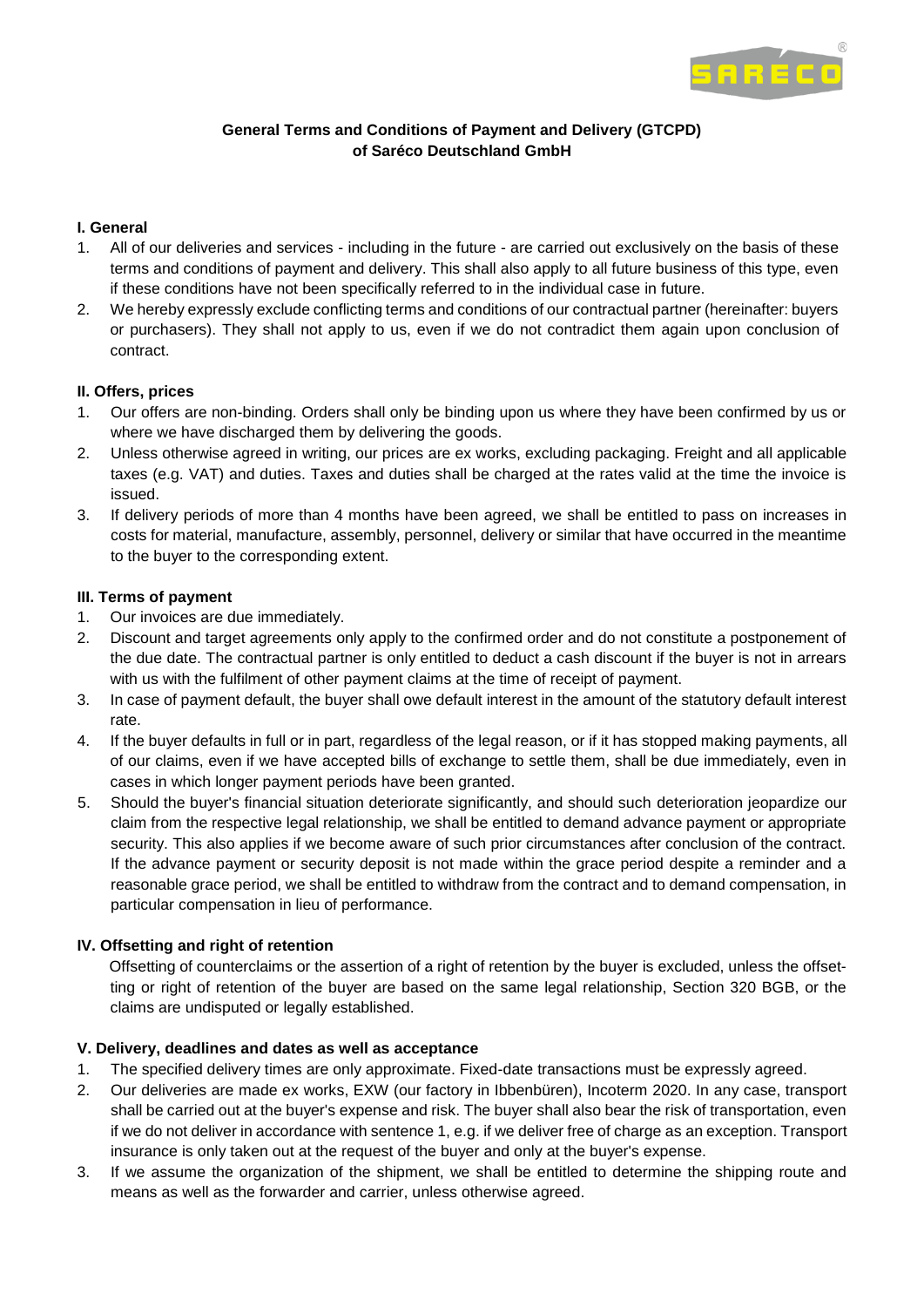

- 4. Delivery periods concerning us shall begin at the earliest with the date of our order confirmation; they shall be extended by the period by which the buyer is in arrears with us in respect to this or other contracts. All other claims against the buyer shall remain unaffected. The above shall apply accordingly to delivery dates.
- 5. Timely and correct self-delivery shall be reserved. We shall not be responsible for delayed or omitted deliveries caused by our upstream suppliers unless we are responsible therefor. We shall also immediately inform the buyer of such obstacles.
- 6. We shall be entitled to make reasonable partial deliveries. Partial deliveries shall be invoiced at the value of the partial delivery and shall be paid by the buyer in accordance with Clause III.
- 7. In the event of delays in delivery due to force majeure, riots, strikes, lockouts, depletion of raw materials or operational disruptions for which we are not responsible, including in the case of our suppliers, the delivery time shall be extended at least by the period until the disruption is remedied, insofar as the disruption affects the manufacture or delivery of the delivery item. We shall inform the buyer of the beginning and end of such hindrances without delay.

Both the buyer and ourselves also have the right, in the event of permanent operational disruptions caused by force majeure, riot, strike, lockout, raw material depletion or operational interruptions for which we are not responsible, or in the event that we are not supplied by our upstream suppliers through no fault of our own, to the exclusion of claims for compensation of either party, to withdraw from the contract in full or in part. Any services rendered must be reimbursed immediately in the event of withdrawal. The contractual partner who intends to withdraw from the contract in accordance with the above provisions must announce this with a notice period of two weeks. Permanent disruptions in the above sense can be assumed if the disruption lasts longer than five weeks.

- 8. Clause VIII.2 applies to claims for compensation by the buyer due to our delay in delivery.
- 9. Insofar as an acceptance has to take place, our deliveries and services shall be deemed accepted, without prejudice to other (fictitious) acceptance, if and when
	- a) the delivery (and, if owed: also) the installation is complete,
	- b) we have notified the buyer of completion according lit. a, and asked it to carry out acceptance,
	- c) twelve working days have passed since delivery or installation or the buyer has started to use our deliveries and/or services (e.g. put into operation or further processed a delivery) and, in this case, six working days have passed since delivery or installation and
	- d) the buyer has not carried out acceptance of the goods within this period for a reason other than a defect that has been reported to us and which makes the delivery and/or service impossible to use or significantly impairs it.

# **VI. Retention of title**

- 1. If we have already received full payment when an item is dispatched, ownership is transferred to the buyer when the item is handed over to the buyer, unless otherwise agreed in individual cases.
- 2. If we deliver in advance of payment that is, the delivery of the goods takes place at a time when we have not yet received in full or in part the remuneration owed for the respective goods (goods subject to retention of title) – the following shall also apply:
	- a) We shall retain title to all goods subject to retention of title delivered by us up until their purchase price has been paid and additionally, until all of our claims from the business relationship, including contracts concluded subsequently and for which legal reason whatsoever – including all contingent liabilities (in particular cheques, bills of exchange) – are paid.
	- b) In the event that the retention of title only becomes valid through entry in certain registers and/or in compliance with special other legal conditions, the customer undertakes to create these conditions. All resulting costs shall be borne by the purchaser.
	- c) The buyer shall be entitled to further process and resell the goods subject to retention of title in the ordinary course of business, as long as it is not in default with the fulfilment of its obligations to us or ceases to make payments. The following applies specifically:
		- i. Machining or transformation of goods subject to retention of title is effected by us as producers in accordance with Section 950 BGB (German Civil Code) without obligation on our part. The buyer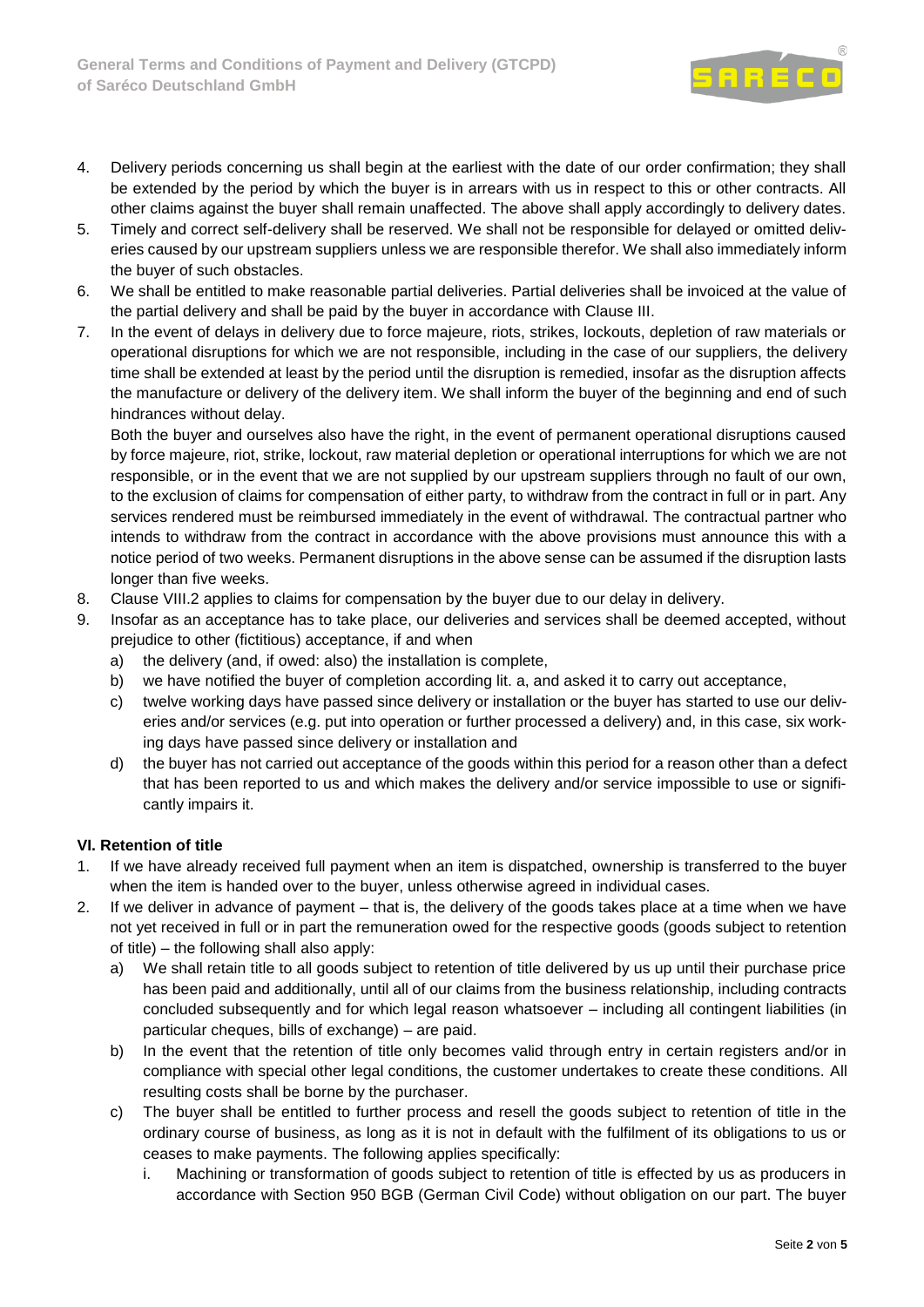

does not acquire ownership of the new item through processing or transformation of the goods subject to retention of title.

If the goods subject to retention of title are processed, mixed, blended or combined with other items, we shall acquire joint ownership of the new item in a proportion that corresponds to the ratio of the invoice value of our goods subject to retention of title to the total value.

The provisions applicable to the goods subject to retention of title apply accordingly to the joint ownership shares arising in accordance with the above provisions.

ii. The buyer hereby assigns the claims from the resale or other sales transactions, such as work supply contracts with all ancillary rights to us, proportionately to the extent that the goods subject to retention of title have been processed, mixed or blended and we have obtained joint ownership of them in the amount of our invoice value, or if the goods are permanently installed.

Insofar as the goods subject to retention of title are processed, mixed, blended or permanently installed, we are entitled to a first-rate fraction of the respective claim from the resale in relation to the invoice value of our goods subject to retention of title to the invoice value of the item.

If the goods subject to retention of title are sold by the buyer together with other goods not supplied by us, the customer hereby assigns a first-rate share of the claim from the resale to us in the amount of the invoice value of our goods subject to retention of title.

If the buyer has sold this claim within the scope of real factoring, it hereby assigns the lieu of claim to us.

In the event the buyer places the claim from resale in a current account relationship with its customer, the buyer hereby assigns its claims from the current account relationship to us in the amount of the invoice value of the goods subject to retention of title.

The assignment includes not only payment claims, but also claims for surrender, in particular in the event that the buyer also sells under reservation of title.

- iii. We hereby accept the above assignments.
- iv. The buyer is entitled to collect claims assigned to us until we withdraw our consent. The direct debit authorization expires upon revocation, which shall occur if the buyer defaults on payment or if the buyer suspends payment. The same shall apply in the event of a significant deterioration in the financial circumstances of the purchaser that endanger our claim. In these cases, we are authorized by the buyer to inform its customers of the assignment and to collect the claim ourselves.
- v. Upon request, the buyer is obligated to submit to us a precise list of the claims due to the purchaser with the name and address of the customer, the amount of the individual claims, invoice date etc. and to provide us with all the information and documents necessary for the assertion of the assigned claims and to permit the review of this information.
- vi. Amounts received by the buyer from assigned claims shall be kept separately for us until the transfer.
- d) Pledges or the granting of security interests in the goods subject to retention of title or the assigned claims are not permitted. We must be informed immediately of any pledge, with indication of the pledge creditor.
- e) If the value of the security to which we are entitled exceeds our total claim against the buyer by more than 10%, we are obligated to release security at the buyer's request.
- f) In the event of late payment or suspension of payment by the buyer, we shall be entitled to take back the goods subject to retention of title, specifically according to the additional legal requirements. We can satisfy our claims by selling the reclaimed goods subject to retention of title in the open market.
- g) The buyer shall store the goods subject to retention of title for us free of charge. It must insure it against the customary risks, such as fire, theft and water, to the customary extent. The buyer hereby assigns to us its claims for compensation arisen from damages of the above nature, up to the amount of our claims, to which it is entitled against insurance companies or other parties obligated to provide compensation. We hereby accept this assignment.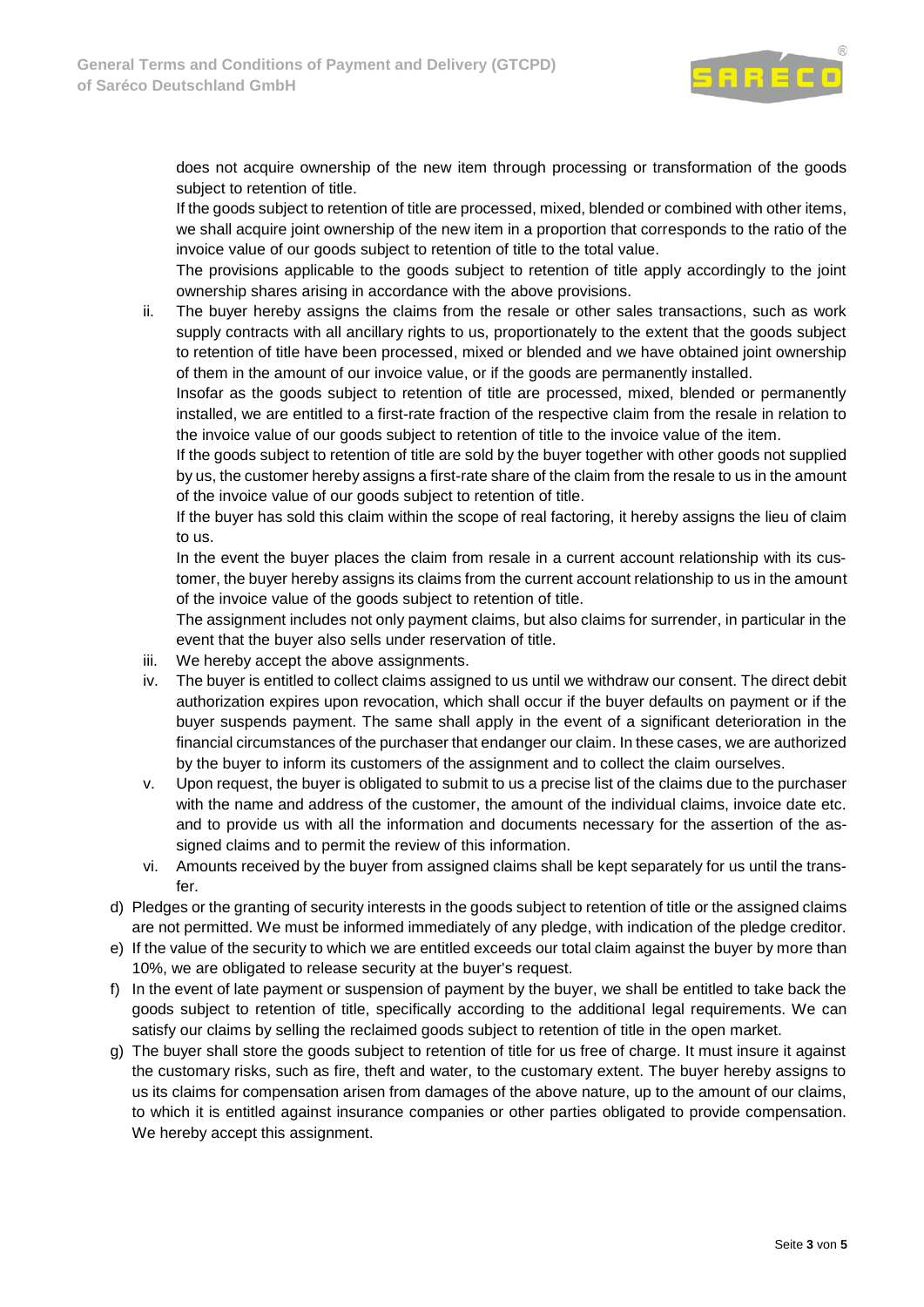

## **VII. Quality and dimensions, over-/under delivery**

- 1. Quality and dimensions are determined according to DIN standards, unless foreign standards have been agreed in writing. If no DIN standards exist, the corresponding Euro standards apply, and in the absence of such, if necessary, the commercial custom. The use of the standards only serves to describe the goods and does not constitute any warranty of properties or guarantees.
- 2. Fixed dimensions and separating cuts are only delivered within the tolerances permitted according to DIN standards.
- 3. In the case of fixed-dimension and cut-to-size deliveries, the number of items ordered can be over- or underdelivered by 10%.

#### **VIII. Claims for defects/compensation**

1. Insofar as we are obligated to carry out subsequent performance, we shall, at our discretion, carry this out by rectification or subsequent delivery. The place of supplementary performance is our registered office. Section 377 HGB (German Commercial Code) remains unaffected.

Replaced parts become our property. In the event of the removal of a defect, we shall be obligated to bear all the costs which are required for the purpose of the removal of the defect, in particular transport costs, traveling expenses, labour and material costs provided that said costs are not increased by the fact that the object of sale was carried to a place other than the contractually required place. The buyer's rights in accordance with § 439 III BGB remain unaffected.

Small, technically unavoidable deviations in quality, colour, width, weight or design do not constitute defects. Furthermore, the buyer is entitled to statutory rights of withdrawal from the contract and reduction of payment, provided that the statutory requirements in this respect are met. Claims for damages exist only in accordance with the following provisions.

2. In the event of culpable violation of an essential contractual obligation (so-called cardinal obligation), we are liable for damages if the legal requirements are met but limited in amount to the typically occurring and foreseeable damage, unless otherwise regulated below. Cardinal obligations are those obligations, the fulfilment of which is essential to the proper execution of the contract and on the observance of which the buyer can regularly rely, and furthermore, those which, if violated, jeopardize the achievement of the contract purpose.

The buyer is entitled to unlimited claims for damages against us in accordance with the statutory provisions if these are caused by us, one of our legal representatives or vicarious agents and are based on

- a. culpable injury to life, limb or health, or on
- b. an intentional or grossly negligent breach of duty or
- c. mandatory legal provisions on liability (e.g. the Product Liability Act or data protection law) or
- d. the violation of an obligation from an assumed procurement risk or an assumed guarantee.

Further compensation claims against us, our legal representatives and vicarious agents are excluded, whatever their legal ground.

The legal burden of proof remains.

## **IX. Limitation of claims for defects**

- 1. The buyer's claims for material defects lapse after one year, unless,
	- a) the goods delivered by us are normally used in a building pursuant to their usual use and said goods caused the defect to the building, or
	- b) the defect was fraudulently concealed or is the result of an intentional breach of duty by us or our legal representatives or performing agents, or
	- c) these are claims that are based on a guarantee or procurement risk that we assume, or
	- d) it concerns claims for damages or
	- e) it concerns claims according to Section 445a BGB.

In cases a) to d), the statutory limitation periods apply.